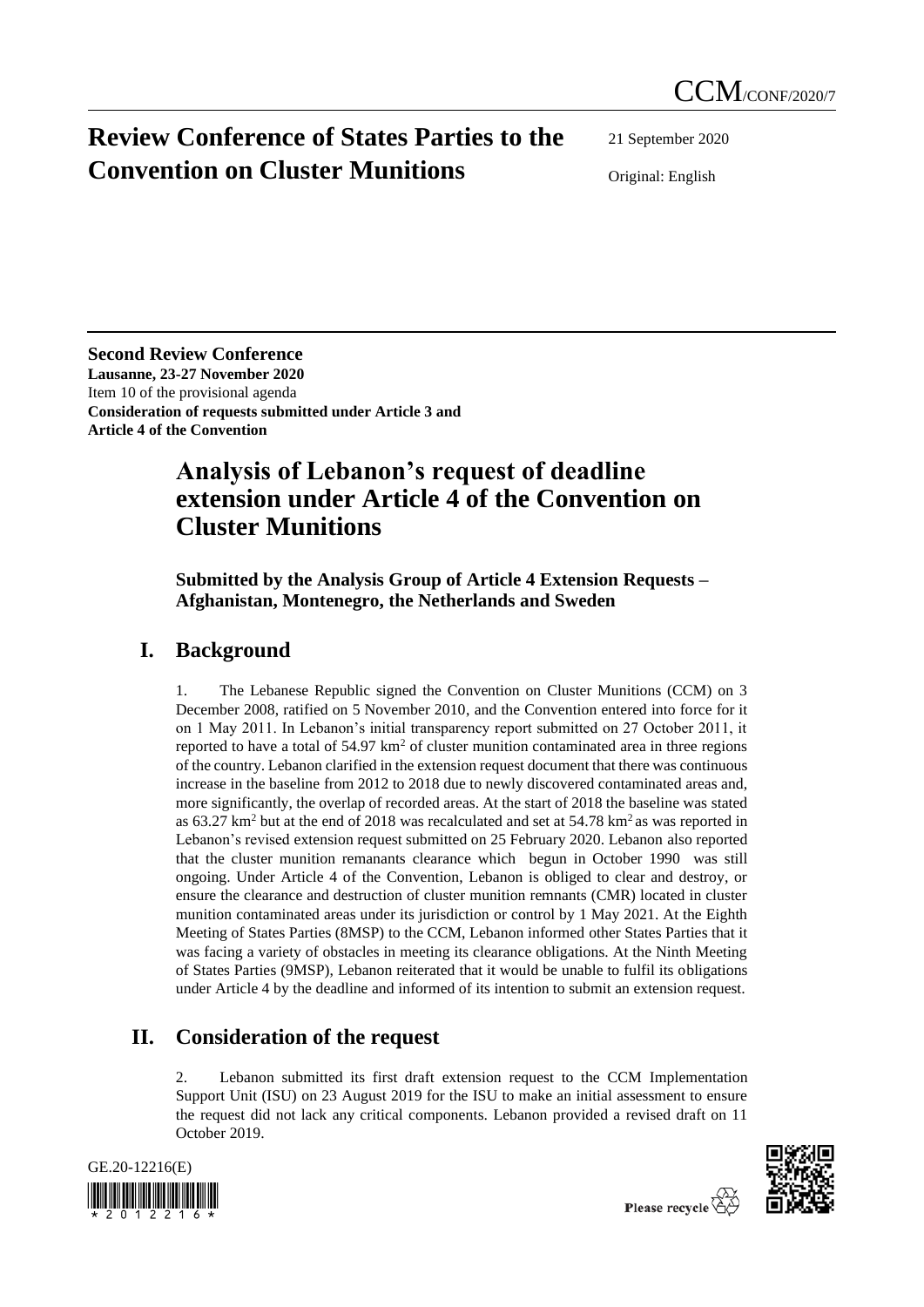3. On 4 November 2019 the Director of the Lebanon Mine Action Center (LMAC) paid a courtesy call on the ISU to further discuss the draft extension request and to ascertain that it contained all the necessary information required under Article 4 of the CCM. Based on this exchange of views, Lebanon submitted a third draft of the request on 6 November 2019.

4. On 27 November 2019, the Analysis Group held an informal meeting with representatives of Lebanon in the margins of the 4<sup>th</sup> Review Conference of the Mine Ban Convention held in Oslo, Norway with an aim to further improve on the draft extension request.

5. On 12 December 2019, Lebanon submitted an official request for a 5-year extension of its Article 4 deadline up to 1 May 2026 to the President of the Second Review Conference (2RC). On behalf of the 2RC President, the ISU informed States Parties to the Convention on the same day that Lebanon had submitted its extension request and made it available on the CCM website.

6. The Analysis Group invited representatives of the Cluster Munition Coalition (CMC), International Committee of the Red Cross (ICRC) and the Geneva International Centre for Humanitarian Demining (GICHD) to a meeting on 14 January 2020 to join them in considering the request. In order to ensure a uniform approach to all requests, the Analysis Group used the *Methodology for requests of deadline extensions under Articles 3 and 4 of the Convention on Cluster Munitions* (CCM/MSP/2019/12) that was adopted at the 9MSP to analyse Lebanon's extension request.

7. Following that meeting, on 22 January 2020, the Analysis Group requested additional information from Lebanon to facilitate the analysis of its request. On 6 February 2020, Lebanon provided a detailed response to the questions posed by the Analysis Group.

8. On 11 February 2020, the Analysis Group held an informal meeting in Geneva with delegates from LMAC to further exchange views on the extension request. Thereafter, Lebanon submitted a revised extension request on 25 February 2020 that took into account the comments and observations made by the Analysis Group. The updated extension request was made available on the CCM website on the same day.

9. Lebanon's extension request indicates that its contamination with cluster munitions occurred over multiple phases, the first being during the Israeli occupation from 1978 to 2000. The second phase resulted from Israeli attacks between July and August 2006, where the majority of the contamination originates. The last phase came as a spillover from the Syrian crises between 2014 and 2017. The request asserts that the first impact survey was conducted in 2003 and another survey was conducted at the end of 2006 which resulted in the identification of 1,227 locations. Between 2013 and 2014, a non-technical survey (NTS) project was executed to update the information on contamination sites. Since 2017 LMAC has been increasingly relying on NTS teams that have been working continuously to report changes in status of each site, enable more effective prioritization of clearance work, and make sure that fencing and marking is in place.

10. The request informs that at the end of 2018 Lebanon had a baseline of  $54.78 \text{ km}^2$  of which  $21.48\%$  or  $11.78 \text{ km}^2$  remains to be cleared. The first 5 months of 2019 resulted in the cancellation of  $1.87 \text{ km}^2$  leaving the remaining cluster munition contamination area as 9.91  $km<sup>2</sup>$ . The extension request further specifies that a conservative estimate of the area to be released by the end of 2020 is  $1.46 \text{ km}^2$ . The request further states that LMAC is planning for an even more conservative projected clearance area of  $8.7 \text{ km}^2$  starting May 2021, the beginning of the extension period. With a current average yearly clearance rate of 1.527  $\text{km}^2$ , the additional funds allocated by the Government of Lebanon (GoL) for the first 3 years of the extension period are expected to increase the annual clearance rate by  $0.4 \text{ km}^2$  for those 3 years. Assuming that the external funding LMAC receives is maintained, Lebanon projects that all known cluster munition contaminated lands will be safely released by the end of 2025.

11. The request indicates that Lebanon anticipates receiving USD 6.61 million in external funding annually during the extension period, which is the average amount it received between 2016 and 2018. In addition, the GoL has pledged to continue funding LMAC and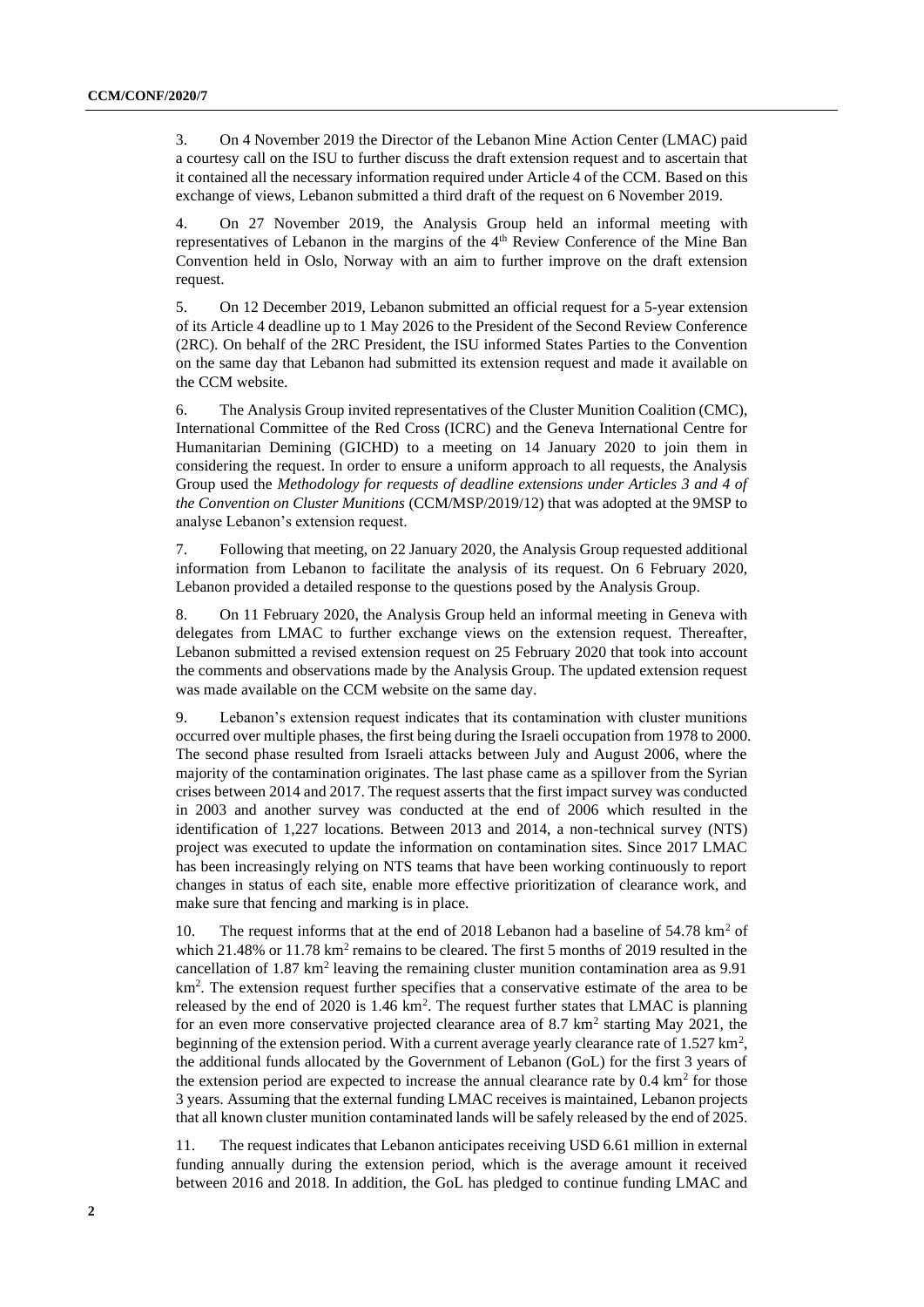provide additional funding of USD 3 million a year for the first 3 years of the extension period. LMAC plans to continue with the Lebanon Mine Action Forum, which is based on the country coalition concept, and was established in January 2018 with the support of Norway. This is in order to maintain close communication and cooperation with its donors with the goal of securing the external financing needed to execute its workplan.

12. The request highlights in particular a challenge Lebanon faces in the clearance of what they term 'difficult terrain' which the Analysis Group understands in the Lebanese context to mean *'deep and very steep canyons and cliffs where survey and clearance are almost impossible to conduct using current methods and assets'*. LMAC reaffirms that where contamination exists it will be identified and removed in line with Article 4 of the Convention and are currently exploring viable solutions to overcome the issue. Two scenarios related to this challenge are outlined: one where confirmed hazard areas (CHAs) have been cleared but the standard fade-out lies within a difficult terrain and the other where CHAs are located within a difficult terrain. LMAC informs that it will make every effort to deal with these two scenarios, which may require different clearance approaches to achieve CCM compliance.

#### **III. Conclusions**

13. The Analysis Group notes with appreciation the strong commitment of the Government of Lebanon (GoL) in fully funding the operations of LMAC and for allocating public funds toward clearance of cluster munition contaminated areas. However, the Group also notes that the allocation of funds by GoL may still be subject to change. The Analysis Group notes with satisfaction the establishment of a country coalition in the form of the Lebanon Mine Action Forum by LMAC with the support of Norway which enhances its implementation of Article 4 of the CCM.

14. The Analysis Group notes with appreciation that the information provided in the request and in the subsequent response to the feedback of the Analysis Group is comprehensive, transparent and informative. The Group further notes that the workplan presented by Lebanon is workable and can be monitored. The Group also notes that the success of the plan is contingent upon the ability of LMAC to secure funding and overcome the problem of difficult terrain in a timely manner, along with other factors such as adverse weather conditions.

15. The Analysis Group notes that the Convention would benefit from Lebanon reporting annually through its Article 7 reports and at Meetings of States Parties or Review Conferences the following:

(a) Progress made relative to the projections Lebanon made in its extension request;

(b) Updated information on remaining contamination;

(c) Updated detailed plan for the subsequent year, if possible, also for the following years;

(d) Resource mobilization efforts including external financing received, and resources made available by the Government of Lebanon to support implementation efforts;

(e) Information on Lebanon's efforts on overcoming the challenge of difficult terrain before the end of the extension period;

(f) Other relevant information.

16. The Analysis Group notes the importance, in addition to Lebanon reporting to the States Parties as noted above, of keeping the States Parties regularly apprised of other pertinent developments as necessary.